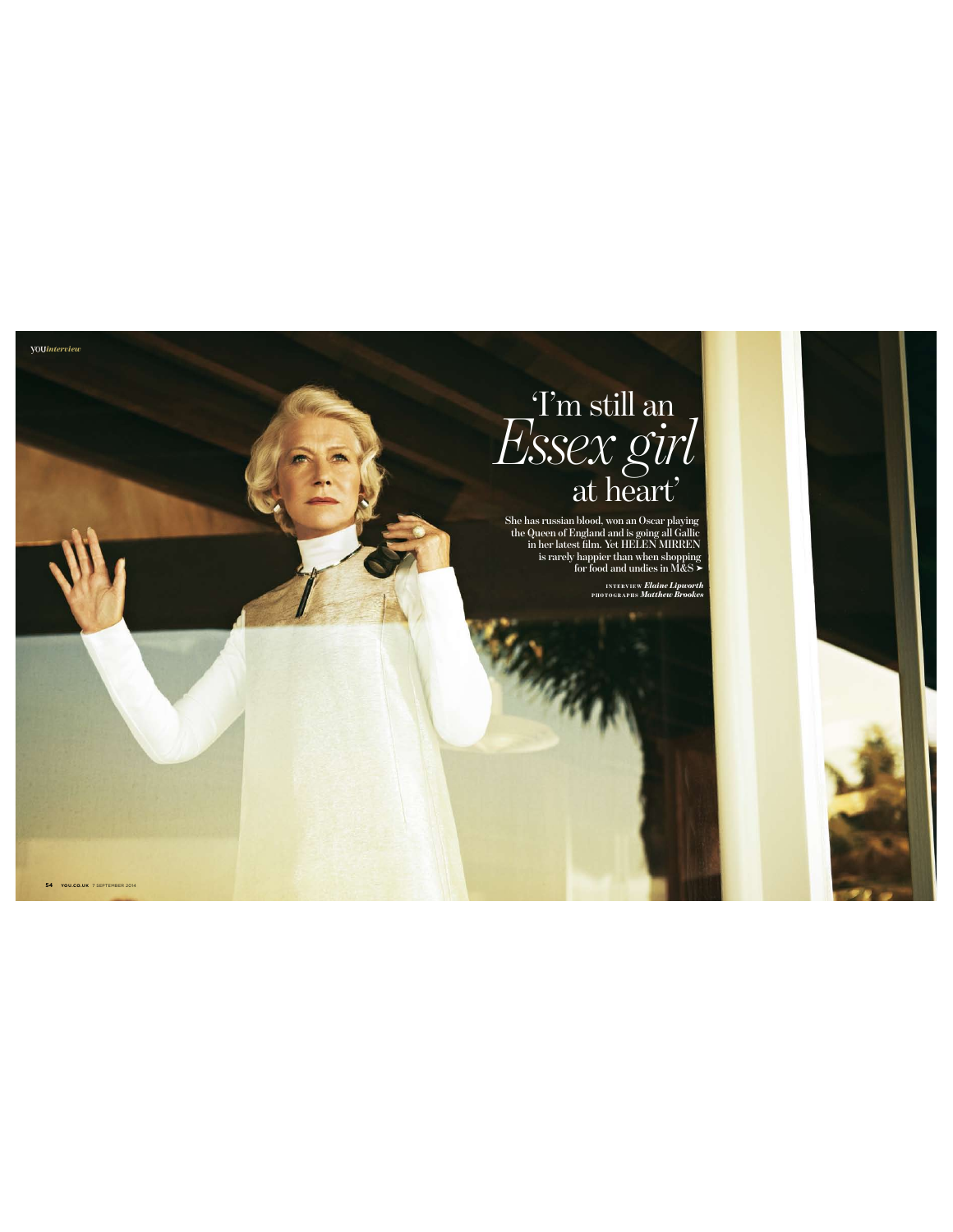**SA TEENAGER** growing up in<br>Southeral-on-Sea, Helen Mirren<br>fantasised about being a French film<br>Huppert, many of the great French actresses. Southend-on-Sea, Helen Mirren fantasised about being a French film  $\label{L1} \textbf{L} \textbf{H} \textbf{S} = \textbf{L}^{\text{start}} \cdot 1 \text{ lower} \text{J} \text{center} \textbf{and normal, Isable} \\ \text{Huppert, many of the great French actresses.} \\ \text{Determine discussed with everything French, says Heisenberg and OpenW University askeel her to play the owner of a Michael-Foren treatment in their new film. The *Imfluchde-Foro barne* the project in a heartbeat. \\ \textbf{H} \textbf{t} \textbf{d} \textbf{y} \textbf{d} \textbf{d} \textbf{d} \textbf{d} \textbf{d} \textbf{f} \textbf{d} \textbf$ 

I loved the idea of shooting a movie in France and I loved the script; it's lovely and light.' The mouthwatering comedy is set in a bucolic French village and was filmed in

Saint-Antonin-Noble-Val near Toulouse. 'My God, it was beautiful, I thought I was in heaven,' smiles Helen. 'My character Madame Mallory is very French – in the sense of how the English think of the French, believing everything that is French is the best and their cuisine is the best in the world. It's a country which takes food incredibly seriously.'

Madame is incensed when an Indian family modes<br>into the neighbourhood and has the anolacity to open a rival establishment, Maison<br>and allows the neighbourhood and establishment, Maison Mumbal, across the road from her own

(Manish Dayal), a talented chef who falls for the beautiful sous chef working in her own restaurant (played by Charlotte Le Bon). 'It's a feud that becomes a no-holds-barred war,' says Helen.

Based on the bestseller by Richard C Morais and directed by Lasse Hallström (*Chocolat*), *The Hundred-Foot Journey* was produced by British filmmaker Juliet Blake. Enamoured with Morais's book, she took the idea to Steven Spielberg, then

Openh (hore producing partners). Juliet grew up in the seaside town of Lytham St Annes and still can't quite believe the A-list names she is working with on her first major Hollywood project.<br>The same of the State and I a

Born in Chiswick and raised in Southend, Helen is descended from butchers on her London mother Kathleen's side, and is the granddaughter of a Russian nobleman on her father Vasiliy's

**56 YOU.CO.UK** 7 SEPTEMBER 2014 **7 SEP**

side. Her film robes have ranged from The Solar<br>Long Cool Fieldy (IS80) to The Mothess of King<br>George (1994), for which she received the first of the four observaturinations. But it was<br>turn that of the four observaturing

which I conduct myself when I work, which is to be on time and not to make a fuss.' Helen makes regular stage appearances too and won an Olivier Award last year, playing Her Majesty again in Peter<br>Morgan's play The Audience. She

**Helen with her husband, director Taylor Hackford**

Morgan's play The Audience. She<br>
Neember and the measure of the most play the play the play the presented her with the<br>
reach person of the present of the same of the state of the present<br>
reach policidary. He was a reali

When I was 14 or 15 I got myself a French<br>boyfriend. His name was Jean-Louis and I am<br>still in touch with him. These French boys would<br>arrive for their summer holidays to learn English<br>and they landed up in Southend-on-Sea they imagined Southend was sort of Cannes or<br>St Tropez, but dose to London. I speak pertity<br>good French but it is a bit rusty now, because we<br>have a house in Italy and I've needed to brush up<br>on my very poor Italian. I va

**Manish Dayal [Hassan] is fantastic in this movie and he is going to be a huge star, a much bigger star than I am.** It might happen in six months' time. It happens like that. The younger and less experienced actors are, the more I find them inspirational. There's a freshness of attitude and a freedom that I always find encouraging.

**Oprah is incredibly inspiring.** She only visited the set once and the French were so excited. She came in like the queen that she is. She's got this incredible natural warmth about her.



 $\bullet$  Life is a permanent diet<br>(  $\rm{cod}_c$  we're all the solution on permanent diets really, are<br>arly well love food but I'm not a foodie. I wouldn't travel to a<br>gras. Once in a while, I love a very grand meal with those<br>st in Hamburg. Very often it's sausages, actually.

I am not gorgeous and I never was . I was always<br>a stay and the search of OK-looking, so I never had any presearce: in a way<br>tivas liberating because I could just be who I was<br>That shot In Pugial) was pure hele. I was pos

**I still can't get my head around the Dame thing.** I don't think I get treated di ferently, not that I notice anyway, but maybe a lot of it goes over my head. The people who really treat me nicely are the British Airways aircrews. A bit of the royalty<br>has rubbed off as far as they are concerned.<br>They're always incredibly sweet to me. ▶